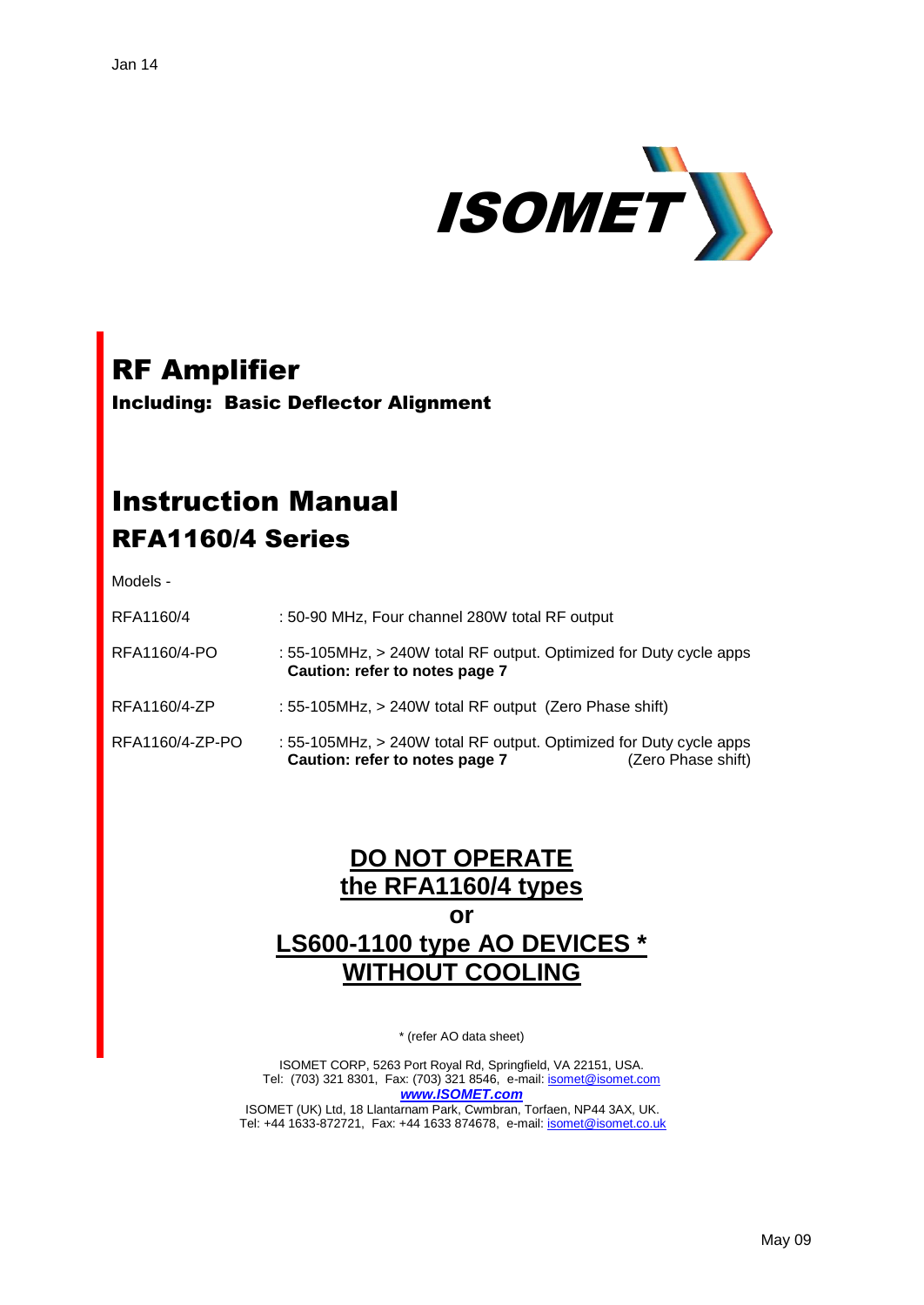

#### 1. GENERAL

The Model RFA1160/4 is a class AB amplifier designed to drive the LS600- series of Isomet High Power Germanium Acousto-Optic Deflectors with up to 280Watts across a 50-90 MHz bandwidth. The standard RFA1160/4 exhibits progressive phase shifting across four RF output channels. Phase shifting is the basis of the beam-steering technique used in Isomet wideband AO deflectors. The RFA1160/4-PO is optimized for very fast rise and fall times. This unit is not designed to operate CW. Maximum duty cycle 25%.

The RFA1160/4-ZP has zero phase shift across the four RF output channels. The RFA1160/4-ZP–PO has zero phase shift across the four RF output channels and is optimized for very fast rise and fall times. This unit is not designed to operate CW. Maximum duty cycle 25%.

Passive phase shifting is employed only on the standard RFA1160/4 between adjacent output channels J1 and J2 and similarly between channels J3 and J4. Depending on the input source, active or passive phase control can be applied between the channel pairs J1-J2 and J3-J4. e.g. The Isomet iDDS-2 synthesizer offers active phase control. When used as the input source for the RFA1160/4, the result is near exact acoustic beam-steering across the full scan range of the LS600. Active phase control provides a more uniform diffraction efficiency scan response at lower average RF power.

The RFA1160/4 includes a number of additional features to aid test and control:

- Eight Analog outputs representing the forward and reflected RF power for each output (Qualitative).
- Thermal Interlock logic levels for the Amplifier and associated AO deflector Interlock
- Analog outputs representing the Temperature of the Amplifier and Deflector (10mV/\*C)
- Opto-isolator compatible RF gate signal required to enable RF output (Active low)
- Integral DC-DC converters providing power for ancillary components such as the iDDS-2.

Model **Notable Use** Output Phase Shifted Output Power with Frequency Outputs per Channel RFA1160-4 LS600-10 50 - 90MHz Yes > 70.0 Watt LS600-1011 RFA1160-4-ZP LS600-1109 55 - 105MHz No > 60.0 Watt RFA1160-4-(ZP)-PO LS600-1109 55 - 105MHz (No)/Yes > 60.0 Watt (Pulse optimized)

A summary of the driver specification is shown in the following table: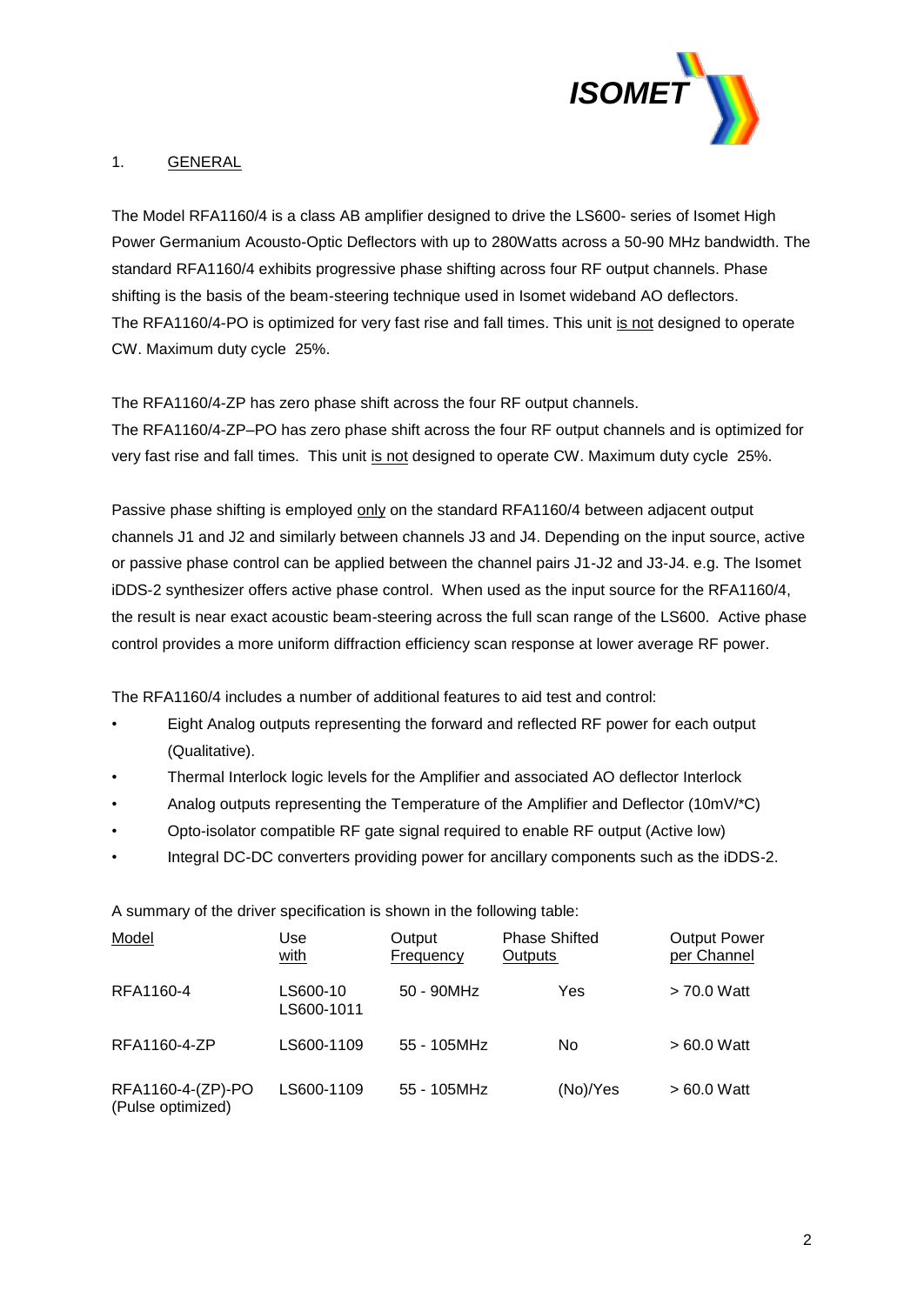

Figure 2 is a block diagram of the Driver. A pre-amplifier stage amplifiers and divides the input signal (Input= 0dBm nominal). Outputs J1 and J2 respond to the input on J7 Outputs J3 and J4 respond to the input on J8 The RF\_gate signal on J6 is common to all four outputs. The Interlock signal on J9 is also common to all four outputs

For the RFA1160-4 variant only, the output channels J2 and J4 feature a fixed delay element to give a specified phase shift between the matching outputs on J1 and J3 respectively.

Each channel is further amplifier by a class A power stage to generate the final output level of up to 70W per output. The overall gain of the unit is fixed.

#### **Water cooling is required. The heatsink temperature must not exceed 70C.**

- **SERIOUS DAMAGE TO THE AMPLIFIER MAY RESULT IF THE TEMPERATURE EXCEEDS 70C.**
- **SERIOUS DAMAGE TO THE AMPLIFIER MAY ALSO RESULT IF THE RF OUTPUT CONNECTOR IS OPERATED OPEN-CIRCUITED OR SHORT-CIRCUITED.**
- **SERIOUS DAMAGE TO THE AMPLIFIER WILL RESULT IF THE (FLOATING) INTERLOCK INPUT SIGNALS ARE CONNECTED TO CHASSIS GROUND OR 0V**

A low impedance d-c power source is required. The operating voltage is +24V at a current drain of approximately 32A. The external power supply should capable of  $>$  40A, with  $\pm$  2% regulation and <200mV ripple voltage for best results.

Figure 1 shows the connections.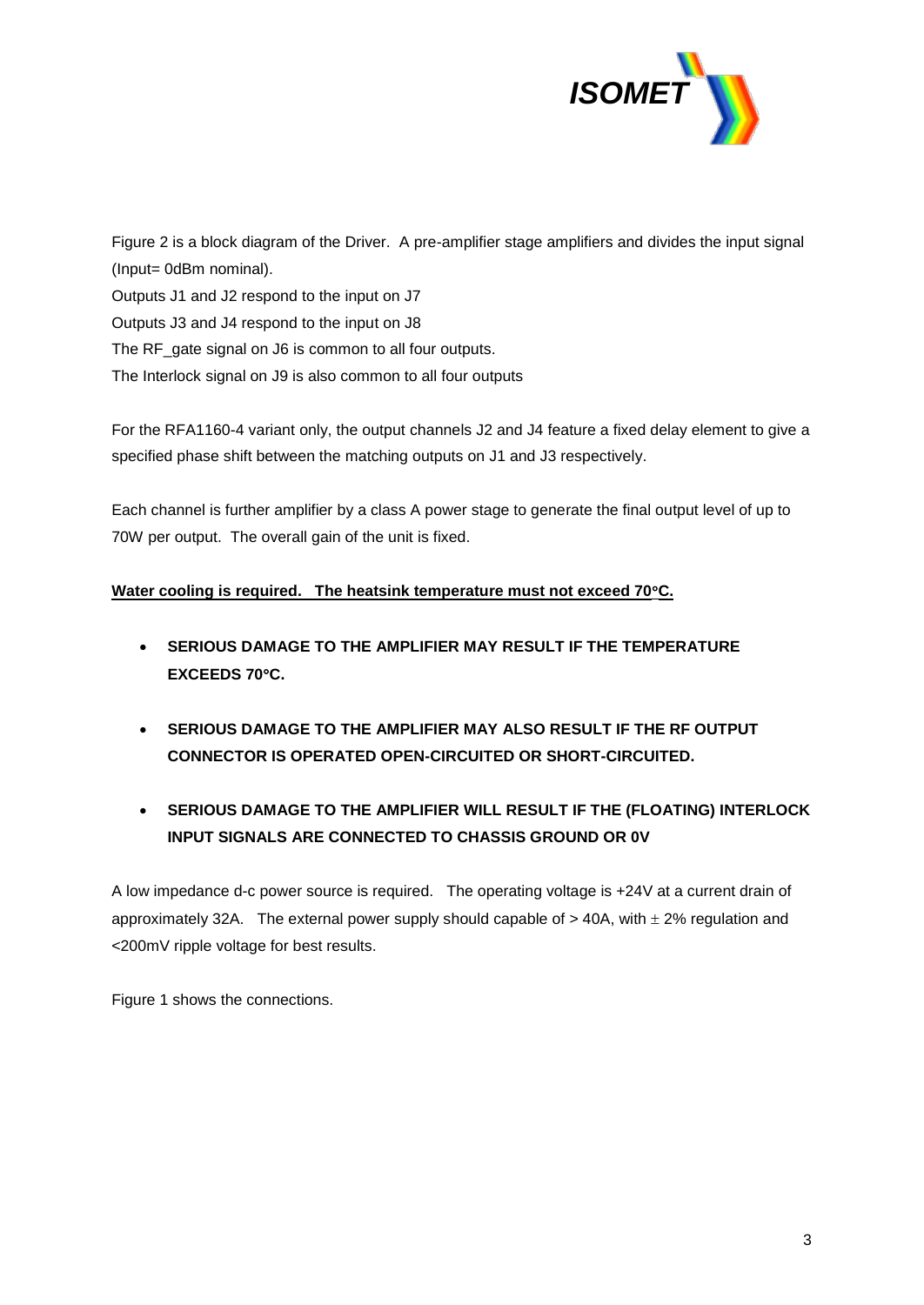

#### 3. INSTALLATION AND ADJUSTMENT

- 3.1 For continuous of high duty cycle operation connect cooling water at a flow rate not less than 0.25 litres/minute at less than 25 deg.C (Water connections are provided to suit 8mm OD plastic tubing.)
- 3.2 With no d-c power applied, connect the + 24V DC in to the center terminals of the feed-thru DC inputs. DO NOT APPLY POWER. The DC supply should be capable of 40A
- 3.3 Connect the (4) RF output TNC jacks to the (4) RF inputs of the acousto-optic deflector (or a  $50\Omega$  RF high power load). The order of connection is important to the RFA1160/4 and RFA1160/4-PO. The deflector will not be damaged if the order is incorrect but the amplifier outputs must be terminated. If the RF cable connections are incorrect, the deflection efficiency will vary considerably as the input frequency is changed.

The cable lengths from the amplifier to the RF connections of the deflector must be equal.

Figure 4 illustrates the connection order depending in the orientation of the input laser beam with respect to the AO deflector. [Connection order is not important for the RF1160/4-ZP]

- 3.4 Connect the Interlock of the acousto-optic deflector (7-way circular or 3-pin mini-snap connector) to the enable inputs on the 7-way connector J9 of the RFA1160/4.
	- Connect J9/pin 5 to pin 5 of the 7-way (or to pin 1 of the snap connector)
	- Connect J9/pin 6 to pin 6 of the 7-way (or to pin 2 of the snap connector)

The interlock connection becomes open circuit disabling the RF output, if the temperature of the modulator exceeds 40ºC or the internal driver temperature exceeds 43ºC. An LED indicator illuminates when the Interlocks are closed and the RF is enabled.

#### **DO NOT connect either interlock signal wire to chassis ground or 0V**.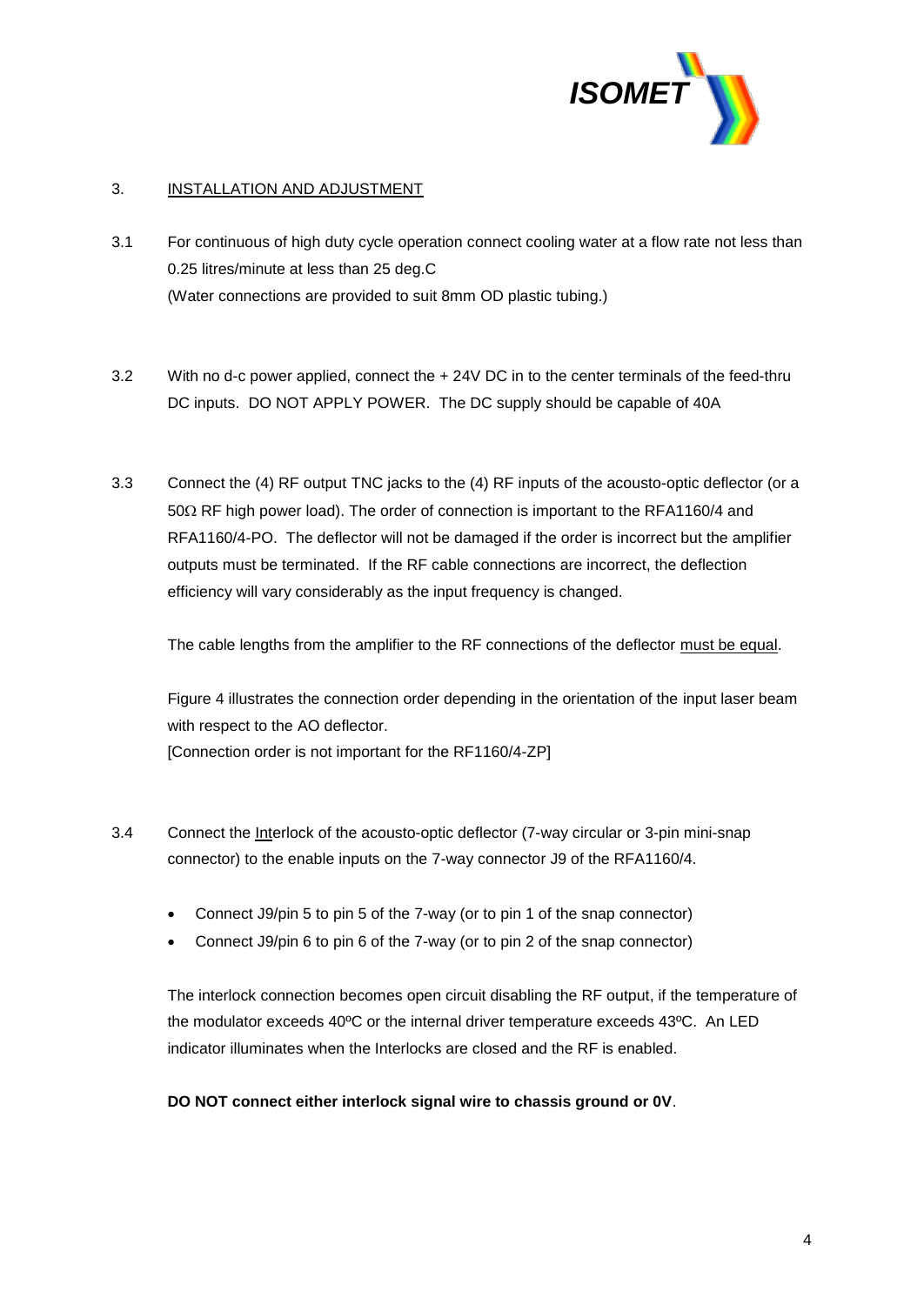

3.5 Connect the input frequency source 1 to RF1, SMA input connector J7. Connect the input frequency source 2 to RF2, SMA input connector J8. The frequency source should be capable of 1mW drive into 50 ohms .

Note: For the RFA1160/4-ZP and -ZP-PO use the RF splitter provided to connect both RF1 and RF2 to a common source.

3.6 Connect an RF Gate input to the 25way D-type connector J6.

#### **For RFA1160/4 and RFA1160/4-ZP with Active Low Gate**

- Connect pin 17 to a 12V CMOS logic signal or open collect source
- Connect pin 16 to signal ground

RF output is enabled when pin 17 is logic LOW or shorted to pin 16

"Duty cycled" models:

#### **For RFA1160/4-PO and RFA1160/4-ZP-PO with Active HIGH gate**

- Connect pin 17 to a TTL or 5V CMOS compatible signal source
- Connect pin 16 to signal ground

RF output is enabled when pin 17 is driven logic HIGH Refer 3.16 below

- 3.7 Signal monitoring signals are available from the 25way D-type connector J6 See table in Figure 3
- 3.8 Adjustment of the RF output power is best done with amplifier connected to the acousto-optic modulator

The optimum RF power level required for the modulator to produce maximum first order intensity will be different at various laser wavelengths. Applying RF power in excess of this optimum level will cause a decrease in first order intensity (a false indication of insufficient RF power ) and makes accurate Bragg alignment difficult. It is therefore recommended that initial alignment be performed at a low RF power level.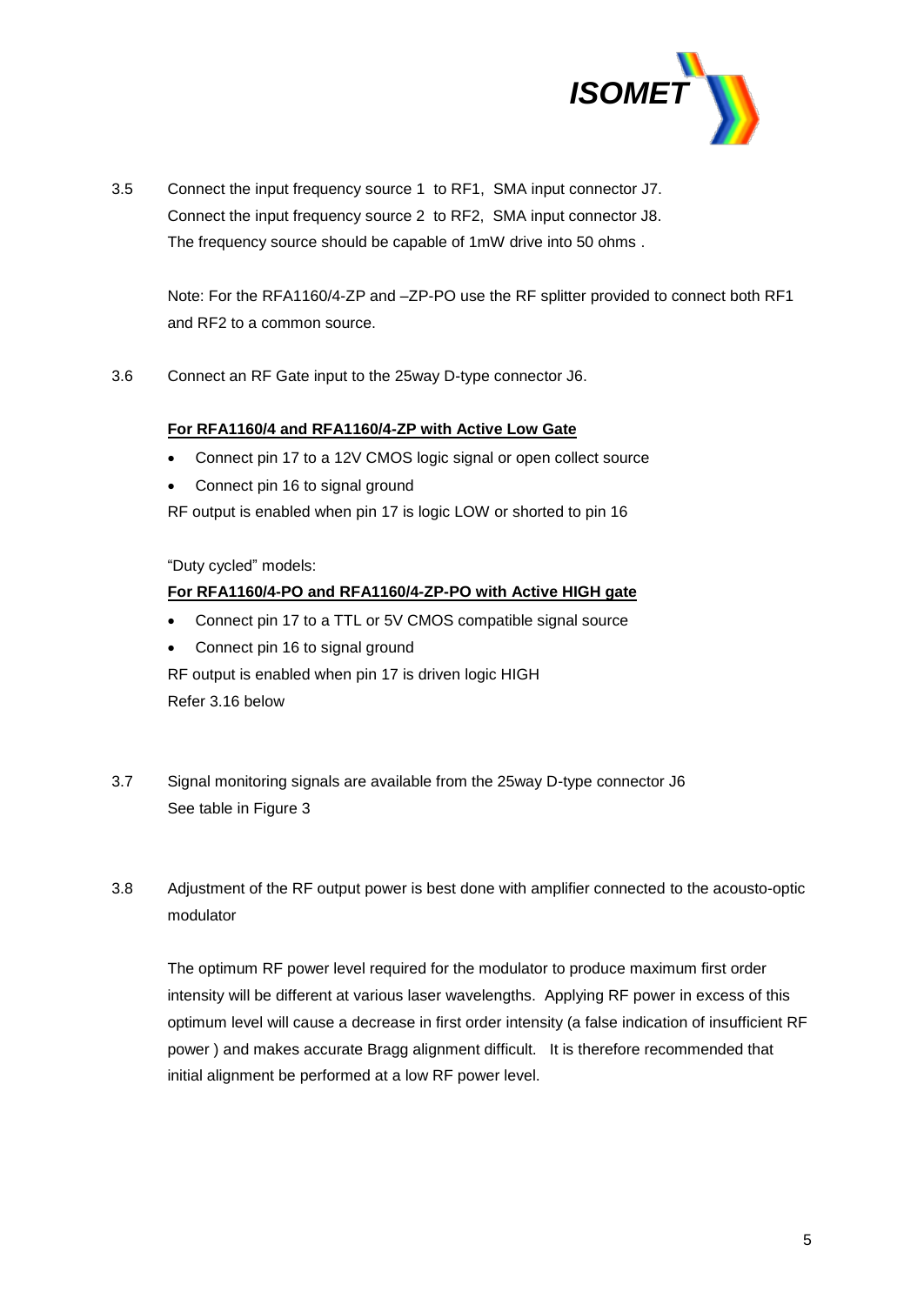

- 3.8 RF power is adjusted at the signal source to the RFA1160/4 e.g. iHHS-2 amplitude setting.
- 3.9 Set the power to a low value e.g. 0.2mW
- 3.10 Apply + 24V DC to the amplifier. Ensure the cooling water is on.
- 3.12 Input a constant 70MHz (80MHz) input signal to the RFA1160/4 (RFA1160/4-ZP). Or Input a pulsed 70MHz (80MHz) input signal to the RFA1160/4-PO (RFA1160/4-ZP-PO), with a duty cycle less than 25%. This will operate the AO device at its mid-scan position.
- 3.13 Align the deflector head to insure that the incident light beam is centred in the active aperture of the deflector.

Observe the diffracted first-order output from the acousto-optic modulator and the undeflected zeroth order beam. Adjust the Bragg angle (rotate the deflector) to maximise first order beam intensity.

- 3.14 After Bragg angle has been optimized, slowly increase the RF power until maximum first order intensity is obtained. Record this intensity value  $(I_{SAT})$ .
- 3.15 To equalise deflection efficiency across the extremes of the scan, alternate between the minimum and maximum desired frequencies (e.g. 50MHz and 90MHz input resp') and adjust the Bragg angle to give the same efficiency at both positions. Fine tuning of the incident Bragg angle and RF power may be necessary for optimum results.
- 3.16 The amplifier is now ready for use.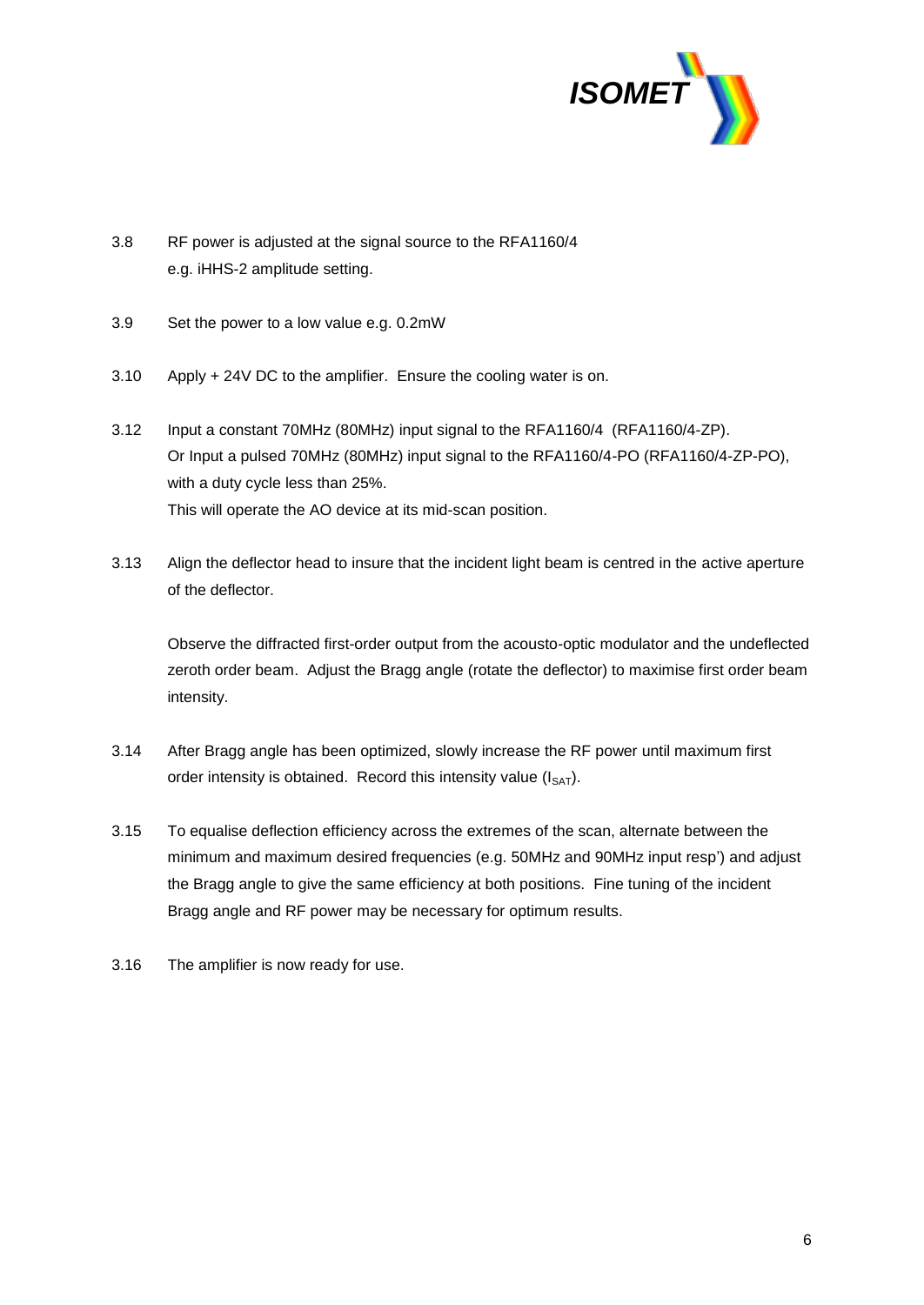

Note:

RFA1160/4-(ZP)-PO versions must not be operated CW for extended periods. This version includes Thermistor protection that will reduce the transistor gain as the dissipation increases. The optimum Duty cycles range is 10-20%

Duty cycle **MUST BE** controlled via the RF\_gate input to J6. Duty cycling the RF input only is insufficient. The RF\_gate (TTL high) should be applied 40usec prior to the active RF signal pulse input and should terminate with the RF input. (see below)

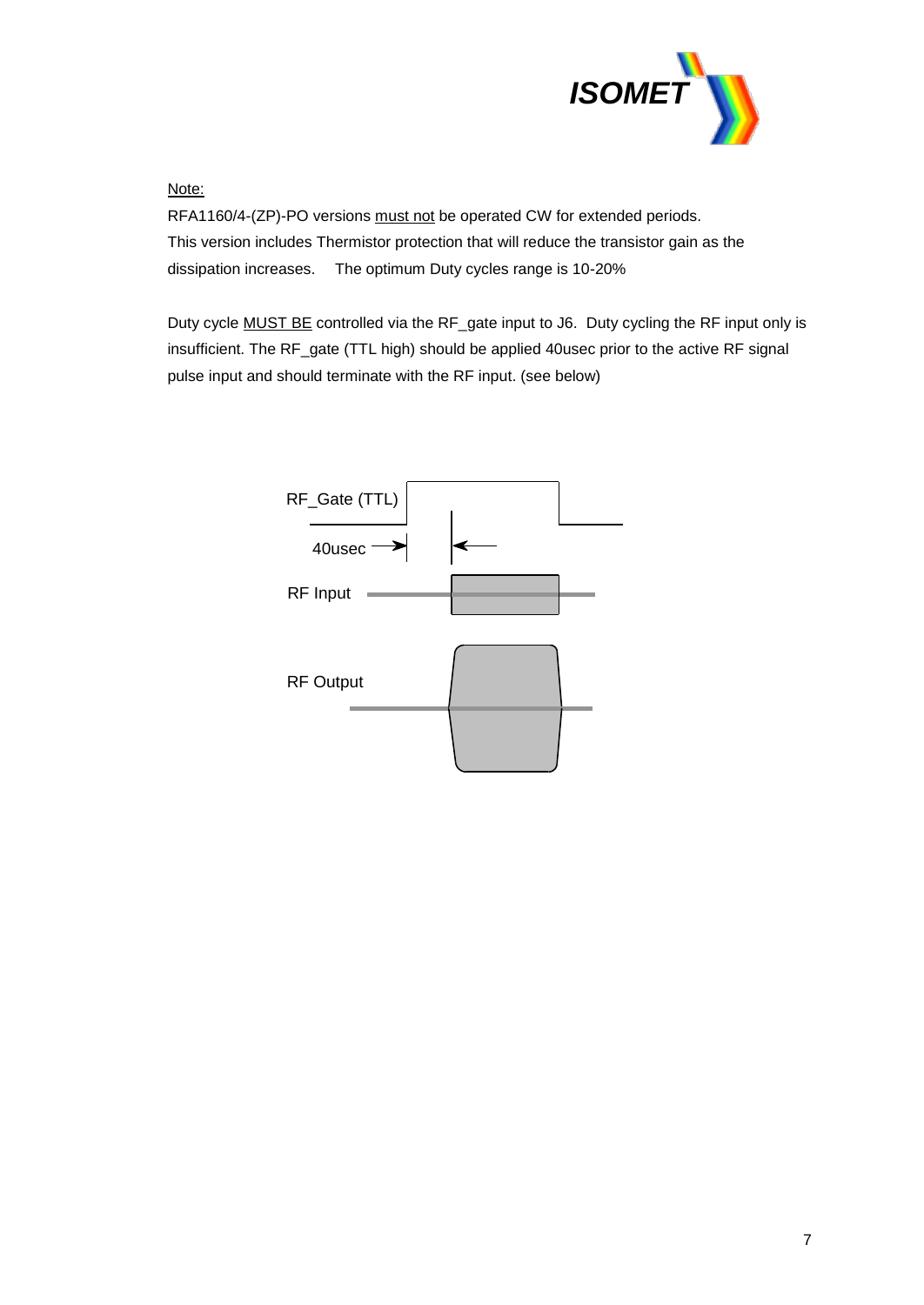

#### 4. MAINTENANCE

#### 4.1 AO Device - Cleaning

It is of utmost importance that the optical apertures of the deflector optical head be kept clean and free of contamination. When the device is not in use, the apertures may be protected by a covering of masking tape. When in use, frequently clean the apertures with a pressurized jet of filtered, dry air.

It will probably be necessary in time to wipe the coated window surfaces of atmospherically deposited films. Although the coatings are hard and durable, care must be taken to avoid gouging of the surface and residue of the cleaning solution. It is suggested that the coatings be wiped with a soft ball of brushed (short fibres removed) cotton, slightly moistened with clean alcohol. Before the alcohol has had time to dry on the surface, wipe again with dry cotton in a smooth, continuous stroke. Examine the surface for residue and, if necessary, repeat the cleaning.

#### 4.2 Troubleshooting

No troubleshooting procedures are proposed other than a check of alignment and operating procedure. If difficulties arise, take note of the symptoms and contact the manufacturer.

#### 4.3 Repairs

In the event of deflector malfunction, discontinue operation and immediately contact the manufacturer or his representative. Due to the high sensitive of tuning procedures and the possible damage which may result, no user repairs are allowed. Evidence that an attempt has been made to open the optical head will void the manufacturer's warranty.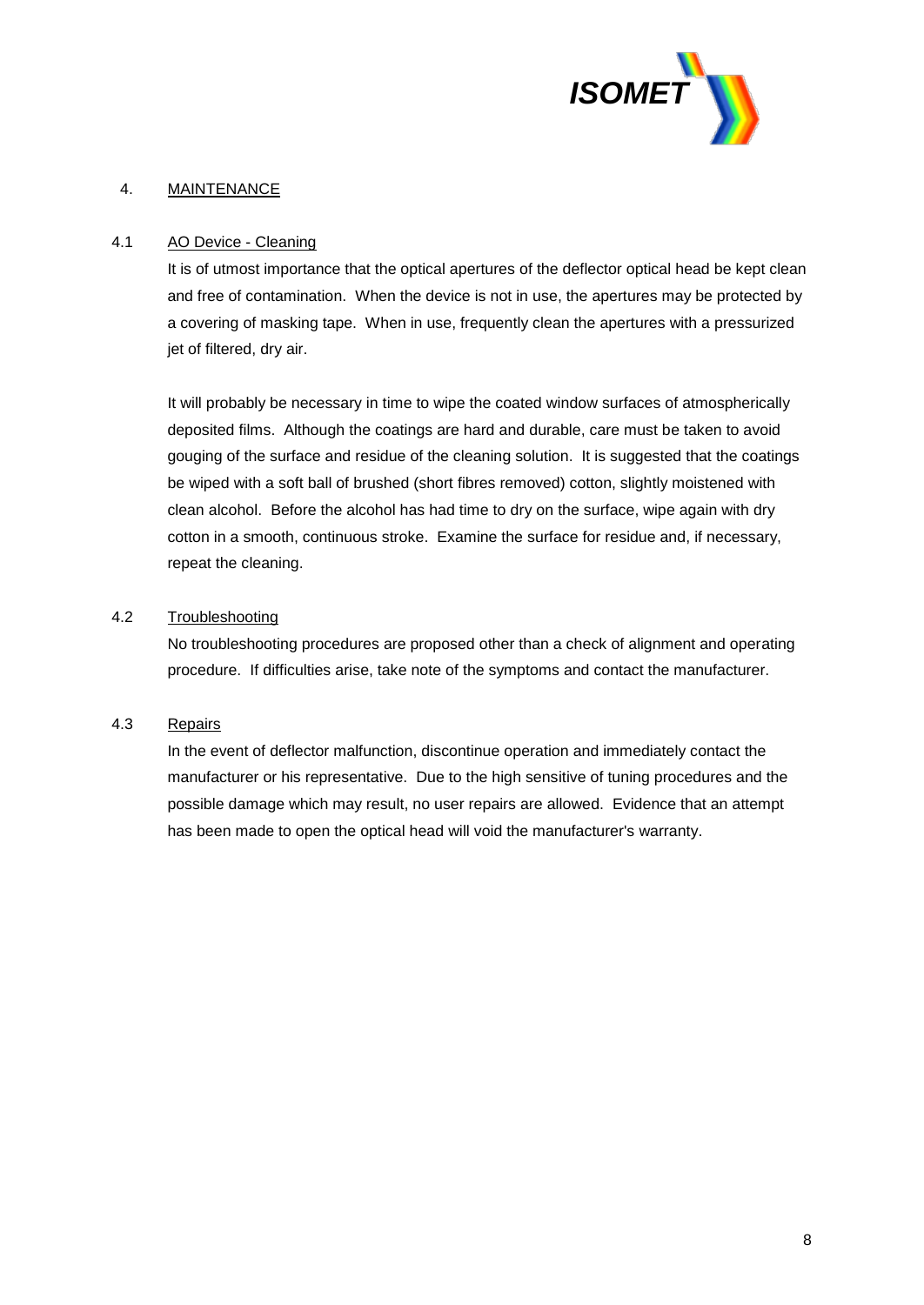

#### **Schematic of Acousto-optic scanner and drive electronics**.



The input bragg angle, relative to a normal to the optical surface and in the plane of deflection is:  $\theta_{\text{bragg}}$  =  $\frac{\lambda f}{2.}$ 

The separation angle between the zeroth order and mid scan point of the first order is:

$$
\theta_{\text{sep}} = \frac{\lambda \text{.fc}}{\nu}
$$

The first order scan angle is :

$$
\theta_{scan} = \frac{\lambda. \delta f}{v}
$$

Modulation rate (Gaussian profile) is:

$$
Tr = 0.65 \text{ d/v}
$$

Scanning Resolution is:

$$
N = \delta f.d/v
$$

where :

|            | wavelength                                                     |
|------------|----------------------------------------------------------------|
| $\delta f$ | scan frequency bandwidth                                       |
| fc         | centre frequency                                               |
| v          | acoustic velocity of interaction material<br>(5.5mm/us for Ge) |
| d          | beam waist along acoustic axis                                 |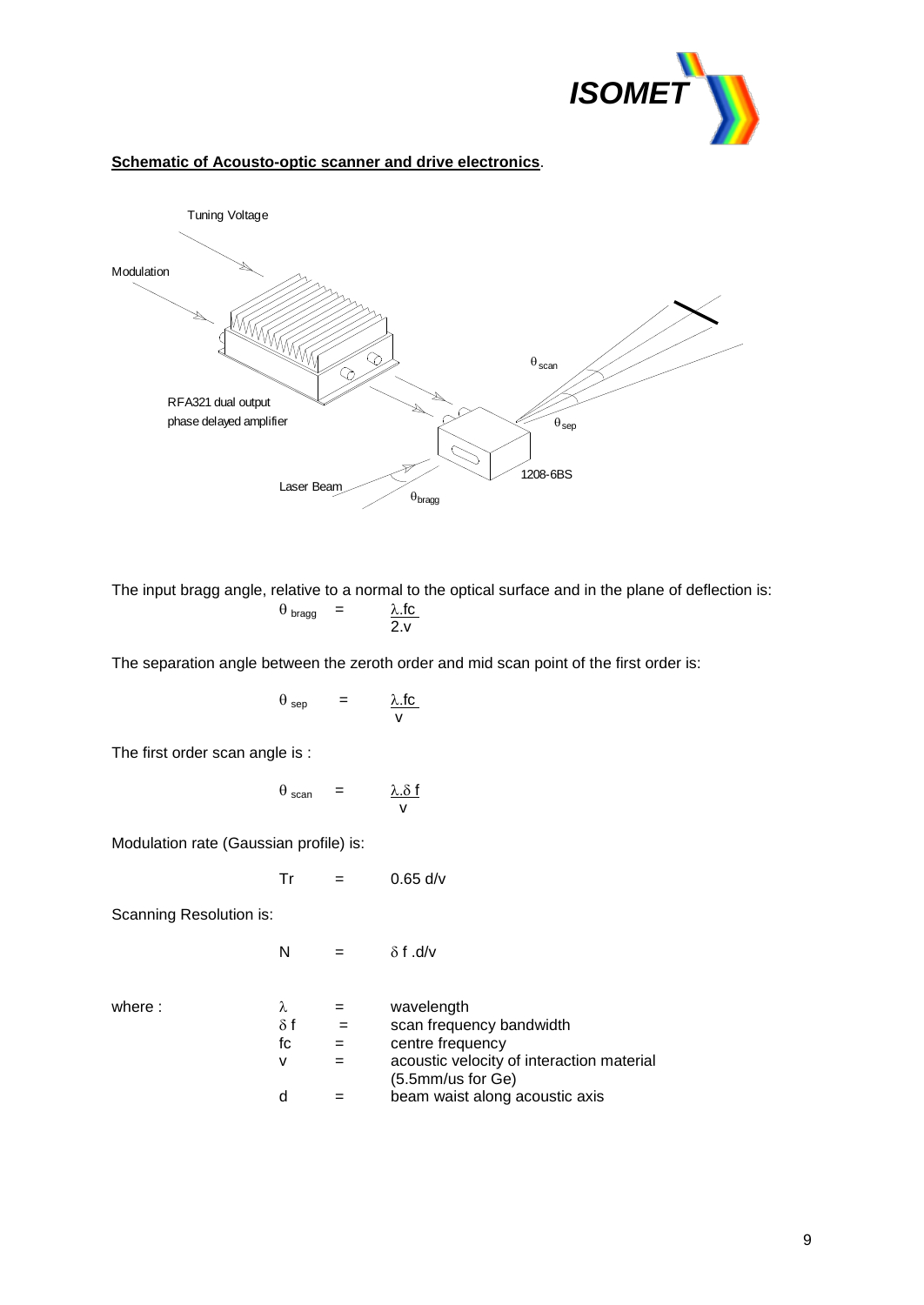

#### **Connection Summary**



#### **Connector Summary**

- **J1:** TNC, RF Output Ch1<br>**J2:** TNC, RF Output Ch2
- **J2:** TNC, RF Output Ch2
- **J3:** TNC,RF Output Ch3
- **J4:** TNC, RF Output Ch4
- **J5:** 3-way Circular Panel Socket, Binder 680 (+/-12Vdc Auxiliary Supply Output)
- **J6:** 25-way Filtered D-type Connector ( Amp GATE, VSWR Ch1, Ch2, Ch3, Ch4; Interlock status, Temperature AOD, Amp)
- **J7:** SMA, RF\_1 Input
- **J8:** SMA, RF\_2 Input (Phase delayed, RFA1160/4)
- **J9:** 7-way Circular Panel Plug, Binder 712 (AOD Temp and isolated Interlock Input)
- **J10:** 5-way Circular Panel Socket, Binder 680 (+5Vdc , +/-12Vdc *iDDS* Supply Output)

Figure 1: Driver Installation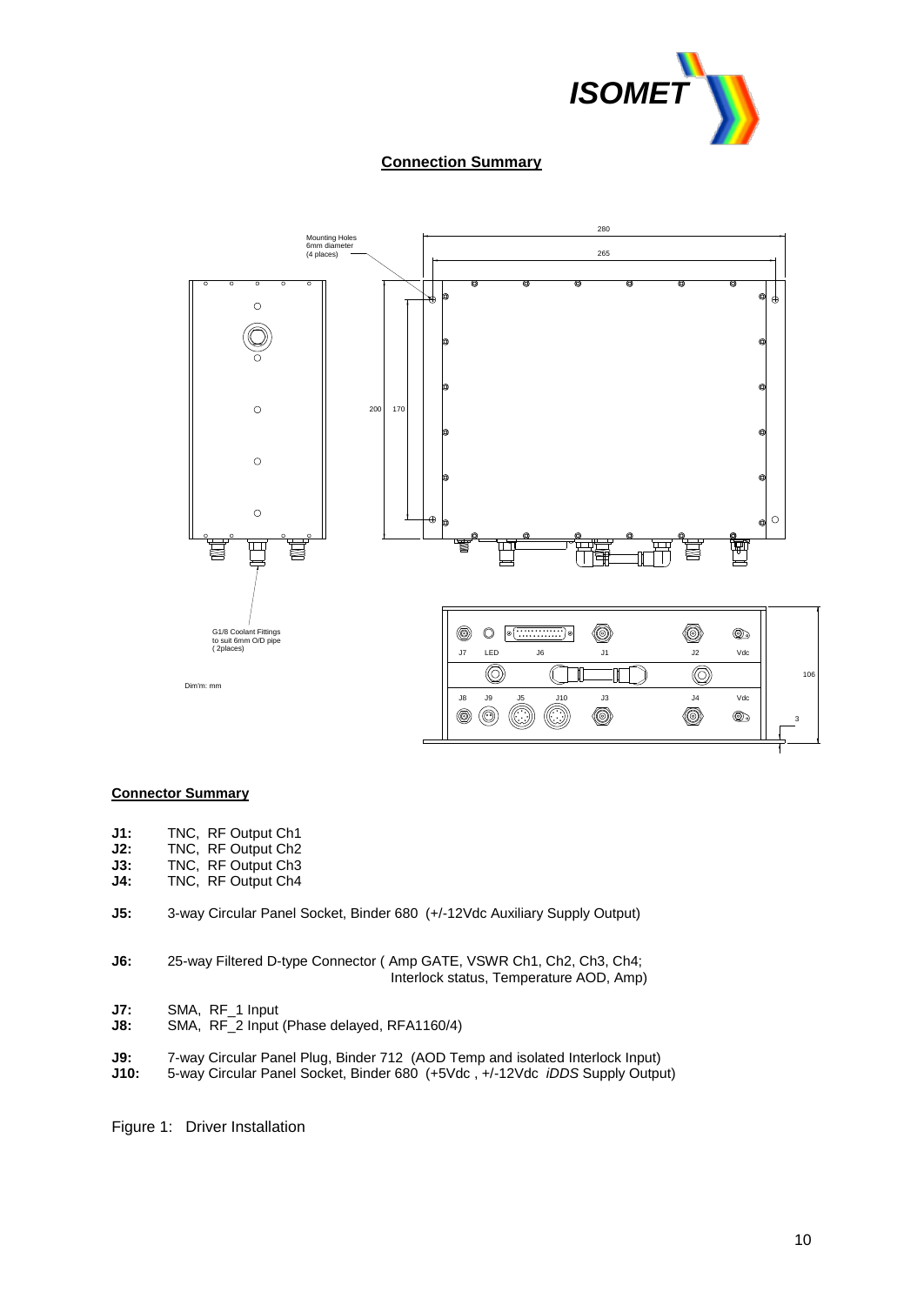

Figure 2: Driver Block Diagram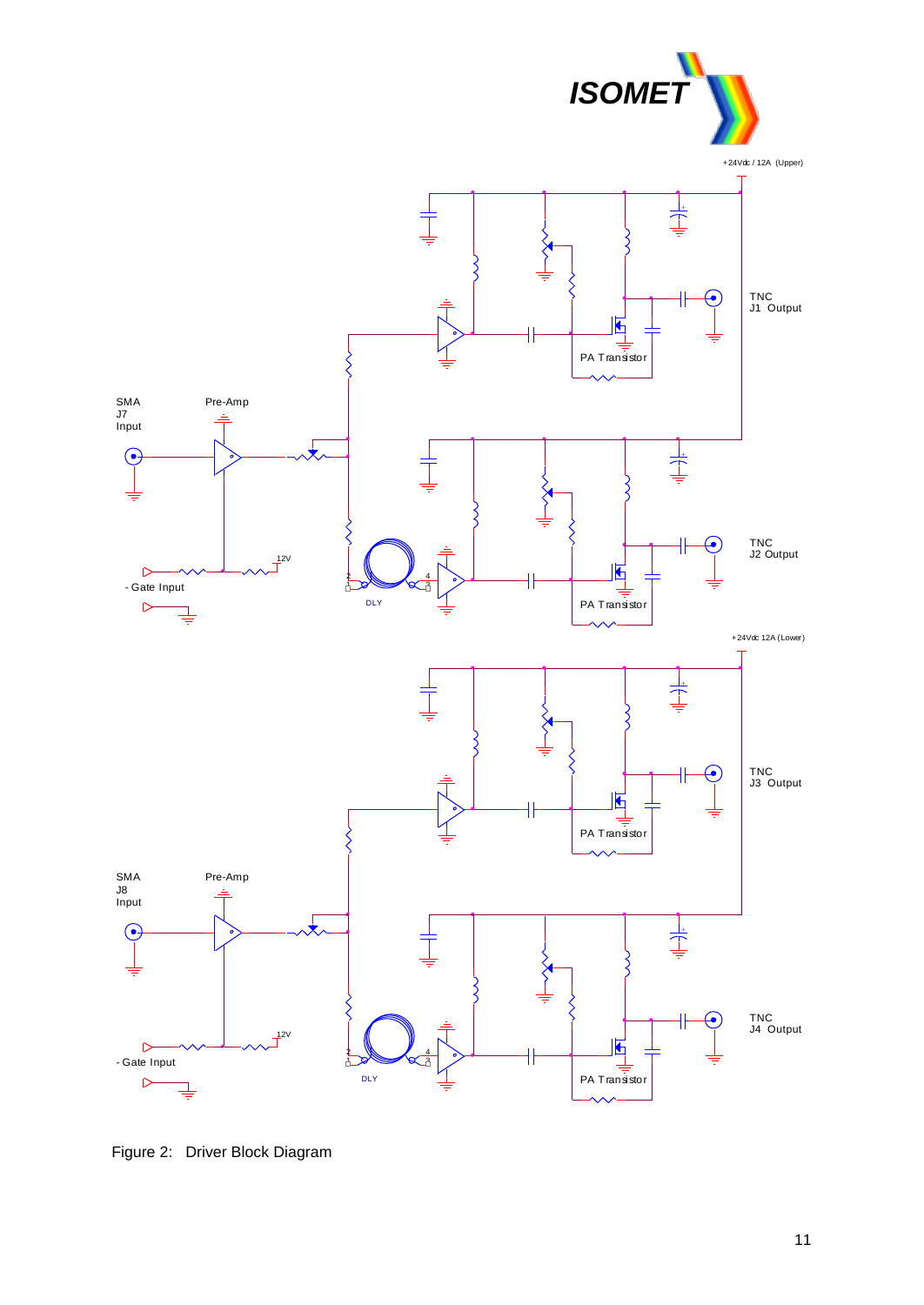

| Signal<br>Designation | Signal | Type                           | Description                                    | Connector              | Label           | Pin             |
|-----------------------|--------|--------------------------------|------------------------------------------------|------------------------|-----------------|-----------------|
| RF_Out1               | Output | 0-60W                          | RF output at specified freq.                   | <b>TNC</b>             | J <sub>1</sub>  |                 |
|                       |        | 50 ohm                         |                                                |                        |                 |                 |
| RF_Out2               | Output | 0-60W<br>50 ohm                | Phase modified RF output at<br>specified freq. | <b>TNC</b>             | J <sub>2</sub>  |                 |
| RF_Out3               | Output | $0-60W$                        | Phase modified RF output at                    | <b>TNC</b>             | J3              |                 |
| RF_Out4               | Output | 50 ohm<br>0-60W                | specified freq.<br>Phase modified RF output at | <b>TNC</b>             | J4              |                 |
|                       |        | 50 ohm                         | specified freq.                                |                        |                 |                 |
|                       |        |                                |                                                |                        |                 |                 |
|                       |        |                                |                                                |                        |                 |                 |
| FWD 1                 | Output | Analog                         | RF forward pwr J1                              | 25D-Type Skt           | J6              | $\mathbf{1}$    |
| $REV_1$               | Output | Analog                         | RF reverse pwr J1                              | 25D-Type Skt           | J6              | $\overline{2}$  |
| Rtn 1                 | Output |                                | Signal return                                  | 25D-Type Skt           | J6              | $\overline{18}$ |
| FWD 2                 | Output | Analog                         | RF forward pwr J2                              | 25D-Type Skt           | J6              | 3               |
| REV_2                 | Output | Analog                         | RF reverse pwr J2                              | 25D-Type Skt           | J6              | $\overline{4}$  |
| $Rtn_2$               | Output |                                | Signal return                                  | 25D-Type Skt           | J6              | 19              |
| FWD 3                 | Output | Analog                         | RF forward pwr J3                              | 25D-Type Skt           | $\overline{J6}$ | 5               |
| $REV_3$               | Output | Analog                         | RF reverse pwr J3                              | 25D-Type Skt           | J6              | 6               |
| $Rtn_3$               | Output |                                | Signal return                                  | 25D-Type Skt           | J6              | $\overline{20}$ |
| FWD_4                 | Output | Analog                         | RF forward pwr J4                              | 25D-Type Skt           | J6              | $\overline{7}$  |
| $REV_4$               | Output | Analog                         | RF reverse pwr J4                              | 25D-Type Skt           | J6              | 8               |
| $Rtn_4$               | Output |                                | Signal return                                  | 25D-Type Skt           | J6              | 21              |
| T_Amp                 | Output | Analog                         | <b>Amplifier Temperature</b>                   | 25D-Type Skt           | J6              | 10              |
| T_Amp_rtn             | Output |                                | Signal return                                  | 25D-Type Skt           | J6              | $\overline{22}$ |
| T AOD OUT             | Output | Analog                         | <b>AOD Temperature</b>                         | 25D-Type Skt           | $\overline{J6}$ | 9               |
| T AOD OUTrtn          | Output |                                | Signal return                                  | 25D-Type Skt           | J6              | 23              |
| RF_gate               | Input  | Logic                          | RF enable / RF_GATE                            | 25D-Type Skt           | J6              | 17              |
| $RF_g$ ate_rtn        |        |                                |                                                | 25D-Type Skt           | J6              | 16              |
| INT-Amp               | Input  | Logic                          | Amp' Thermal interlock Status                  | 25D-Type Skt           | J6              | 15              |
| INT-rtn               | Input  |                                | Signal return                                  | 25D-Type Skt           | J6              | 25              |
| <b>INT-AOD</b>        | Input  | Logic                          | <b>AOD Thermal interlock Status</b>            | 25D-Type Skt           | $\overline{J6}$ | 14              |
| INT-rtn               | Input  |                                | Signal return                                  | 25D-Type Skt           | J6              | (25)            |
| Reserved              | Input  | Analog                         | +Vmod                                          | 25D-Type Skt           | J6              |                 |
| Reserved              | Input  | Analog                         | - Vmod                                         | 25D-Type Skt           | J6              |                 |
|                       |        |                                |                                                |                        |                 |                 |
| RF_In1                | Input  | $\overline{0-10}$ mW<br>50 ohm | RF output at specified freq.                   | <b>SMA</b>             | J7              |                 |
| $RF_{1n2}$            | Input  | $0-10mW$                       | Phase modified RF output at                    | <b>SMA</b>             | J8              |                 |
|                       |        | 50 ohm                         | specified freq.                                |                        |                 |                 |
|                       |        |                                |                                                |                        |                 |                 |
| <b>AOD INT SW</b>     | Input  | <b>NC Contact</b>              | <b>AOD Thermal interlock SW</b>                | 7-way 712 Plg (Binder) | J9              | 5               |
| AOD_INT_rtn           | Input  | <b>NC Contact</b>              | Signal return (not 0V)                         | 7-way 712 Plg (Binder) | J9              | 6               |
| T_AOD                 | Input  | Analog                         | <b>AOD Temperature</b>                         | 7-way 712 Plg (Binder) | J9              | $\overline{2}$  |
| AOD_rtn               | 0V     |                                | Signal return                                  | 7-way 712 Plg (Binder) | J9              | 3               |
| $5V_{\perp}$ in       | Output | Supply                         | Temp sensor supply                             | 7-way 712 Plg (Binder) | J9              | $\mathbf{1}$    |
| 3v3_gate              | Output | Supply                         | Lapse counter                                  | 7-way 712 Plg (Binder) | J9              | $\overline{4}$  |
|                       |        |                                |                                                |                        |                 |                 |
| $+24Vdc$              | Input  | Supply                         | 20A minimum                                    | Solder feed through    |                 |                 |
| $+24Vdc$              | Input  | Supply                         | 20A minimum                                    | Solder feed through    |                 |                 |
| 0V                    | Input  | Supply                         | return                                         | Solder tag             |                 |                 |
| 0V                    | Input  | Supply                         | return                                         | Solder tag             |                 |                 |
|                       |        |                                |                                                |                        |                 |                 |
| $+5Vdc$               | Output | Supply                         | iDDS supply                                    | 5-way 680 Skt (Binder) | J10             | 1               |
| 0V                    | Output | Supply                         | Supply return                                  | 5-way 680 Skt (Binder) | J10             | 2               |
| $+12Vdc$              | Output | Supply                         | Supply                                         | 5-way 680 Skt (Binder) | J10             | 3               |
| 0V                    | Output | Supply                         | Supply return                                  | 5-way 680 Skt (Binder) | J10             | 4               |
| $-12Vdc$              | Output | Supply                         | Supply                                         | 5-way 680 Skt (Binder) | J10             | 5               |
|                       |        |                                |                                                |                        |                 |                 |
| $+12Vdc$              | Output | Supply                         | <b>Auxiliary Supply</b>                        | 3-way 680 Skt (Binder) | J5              |                 |
| 0V                    | Output | Supply                         | Supply return                                  | 3-way 680 Skt (Binder) | J <sub>5</sub>  |                 |
| $-12Vdc$              | Output | Supply                         | <b>Auxiliary Supply</b>                        | 3-way 680 Skt (Binder) | J5              |                 |
|                       |        |                                |                                                |                        |                 |                 |

Figure 3: Signal listing